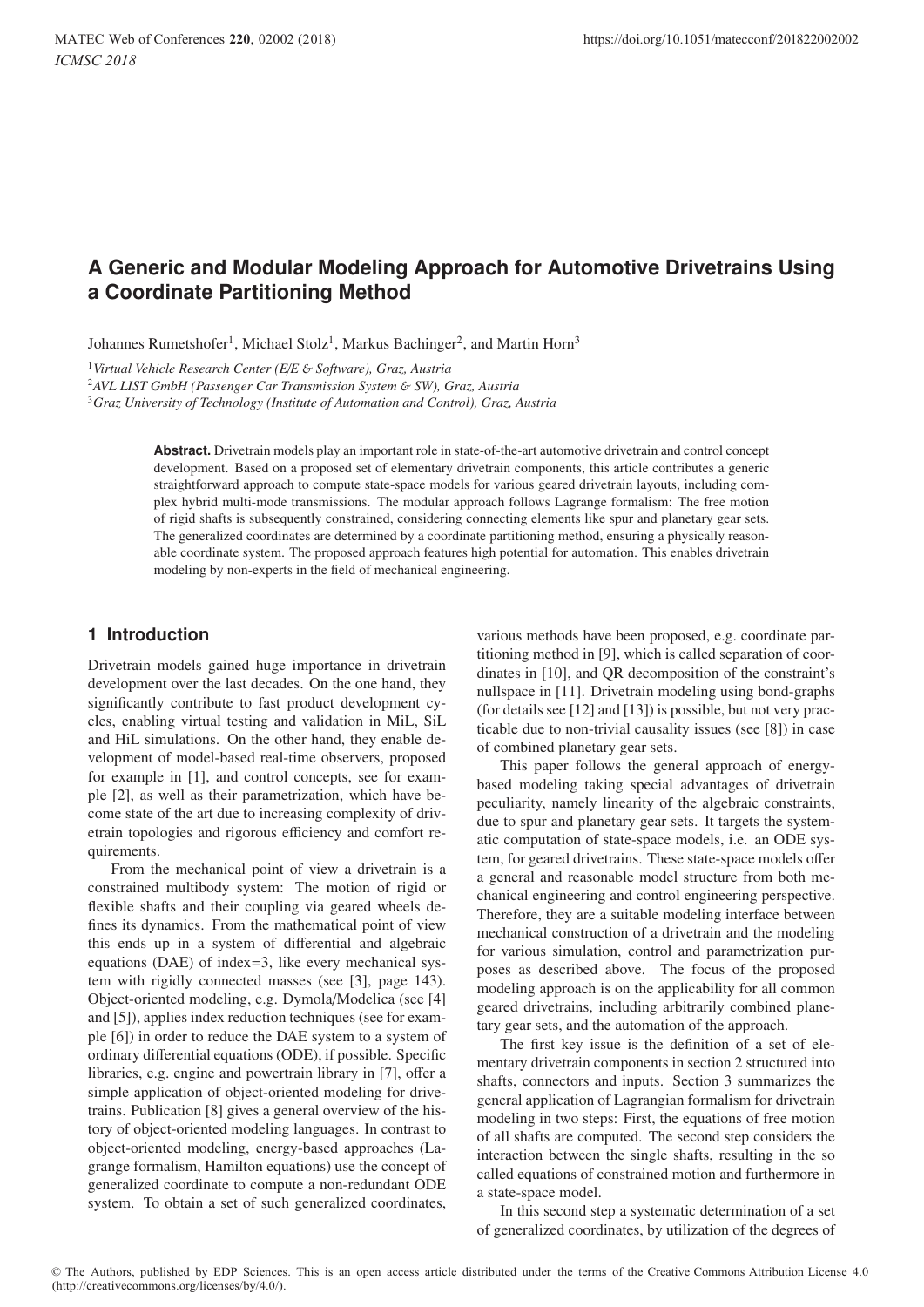Table 1. Drivetrain components and their properties

| component      | ports                       | par.        | description                            |
|----------------|-----------------------------|-------------|----------------------------------------|
| rigid shaft    | $\overline{c}$              | J           | inertia                                |
|                |                             | d           | velocity dependent damping             |
| flexible shaft | $\mathcal{D}_{\mathcal{L}}$ | k           | stiffness                              |
|                |                             | d           | velocity dependent damping             |
| ground         | 1                           |             |                                        |
| spur gear set  | $\mathfrak{D}$              | ZP          | num. of teeth on prim. side            |
|                |                             | $z_{\rm S}$ | num. of teeth on sec. side             |
| planetary      | 3 to $3+n_p$                | ZS          | num. of teeth sun gear                 |
| gear set       |                             | $Z_{R}$     | num. of teeth ring gear                |
|                |                             | $ZP_i$      | num. of teeth <i>i</i> -th planet gear |
|                |                             | $n_{\rm p}$ | num. planets                           |
| clutch         | 2                           |             |                                        |
| torque input   | 1                           |             |                                        |

freedom in the nullspace computation similar to the coordination partitioning method, is used in order to enable physical interpretation of the resulting state-space model. The detailed application of the two step approach is substantiated in section 4. Finally, in section 5, the proposed approach is applied to an exemplary drivetrain topologies.

## **2 Abstraction - Drivetrain Components**

In order to abstract a general automotive drivetrain, first a set of elementary modeling components needs to be defined. This is a crucial point in order to lay the basis for a generic and modular modeling approach. An ill-conceived selection of components inevitably would cause serious difficulties in the modeling algorithm, especially for complex drivetrain topologies. The set is required to be nonredundant, reasonable and sufficient to define all common geared drivetrains: The set is structured into shafts, connectors and inputs. The proposed set is illustrated in Fig. 1. Additionally, Table 1 lists the set and gives all properties of the single components (c.f. section 4).

The rigid shaft component is the only optionally inert component. Therefore, inertia of gear wheels (spur and planetary gear set) have to be modeled via the connected rigid shafts. Furthermore, rigid shafts are the only possible connection between all the other components (including flexible shafts). Losses can be modeled by the velocity dependent damping of rigid shafts or by defining additional torque inputs. The planetary gear set component features a variable number of sets of planets and possible unconnected ports, as discussed in detail in section 4.1.5. In combination with spur gear sets this enables modeling of arbitrary combined planetary gear sets, which play an important role in the construction of automatic transmissions (AT) and multi-mode transmissions (MMT).

Using this set of components, it is possible to abstract a general drivetrain by defining its shafts, the connecting elements and inputs. The result of this abstraction can be either represented list-based or graphically and comprehends all information about the drivetrain topology, which shall be captured by the subsequent modeling approach.

## **3 Modeling Algorithm - Basic Concept**

Direct determination of constrained equations of motion, using for example a Lagrangian function, requires a set of generalized coordinates. The declaration of such a set is rather complicated, especially in the case of complex drivetrain topologies (e.g. MMTs). Consequently, a two step approach is used: In a first step, based on Newton's laws of motion, the proposed algorithm determines the equations of free motion of the all shafts, neglecting all connectors. In a second step it applies Lagrangian formalism (see for example [14] and [15]) to obtain the constrained equations of motion, according to the connectors.

The structure of the proposed set of elementary components, selected in section 2 (see Fig. 1) was chosen in order to facilitate this two step approach. The same approach is proposed in [2] to consider the impact of locking clutches on a drivetrain's dynamic. The following section overviews this standard approach of classical mechanics, focusing on automotive drivetrain topologies.

#### **3.1 Unconstrained equations of motion**

Since in drivetrain modeling angular positions are not of interest, the equations of free motion can be described by a system of  $n_x = n_{rs} + n_{fs}$  ordinary differential equations first order, according to a number of  $n_{rs}$  rigid and  $n_{fs}$  flexible shafts. The restriction to linear position resp. velocity dependent torques leads to a linear system:

$$
\overline{\mathbf{M}}\dot{\mathbf{x}} = \overline{\mathbf{A}}\mathbf{x} + \overline{\mathbf{B}}\mathbf{u}
$$
 (1)  

$$
\mathbf{y} := \overline{\mathbf{C}}\mathbf{x}, \qquad \text{with} \quad \mathbf{x}^T = \begin{bmatrix} \omega^T & \Delta \boldsymbol{\varphi}^T \end{bmatrix} \mathbf{P}.
$$

The vector  $\omega$  contains the angular velocities of all rigid shafts and  $\Delta\varphi$  the torsions of all flexible shafts. The sequence of elements in the state vector x is arbitrary but effects the representation of the final modeling results. Therefore, a permutation matrix  $P$  is introduced assigning specific angular velocities and torsions to elements in **x**. The torque input vector **u** consists of  $n<sub>pt</sub>$  propulsion torques  $\tau_P$  and  $n_c$  slipping torques  $\tau_C$  transmitted in clutches:

$$
\mathbf{u}^T = \begin{bmatrix} \tau_{\rm P}^T & \tau_{\rm C}^T \end{bmatrix} . \tag{2}
$$

Therefore, the vector **u** consists of  $n_u = n_{pt} + n_c$  entries. Equations  $(1)$  furthermore define output quantities y, which are supposed to represent positions of angular velocity sensors. The detailed assembling of the matrices  $\bar{M}$ ,  $\bar{A}$ ,  $\bar{B}$ ,  $\bar{C}$  is covered in section 4.1.

## **3.2 Constrained equations of motion**

The motion of shafts is constrained by connectors. These constraints form a set of  $n_{\rm co}$  linear algebraic equations with respect to the state vector x:

$$
\mathbf{f}(\mathbf{x}) = \mathbf{J}_f \mathbf{x} = 0. \tag{3}
$$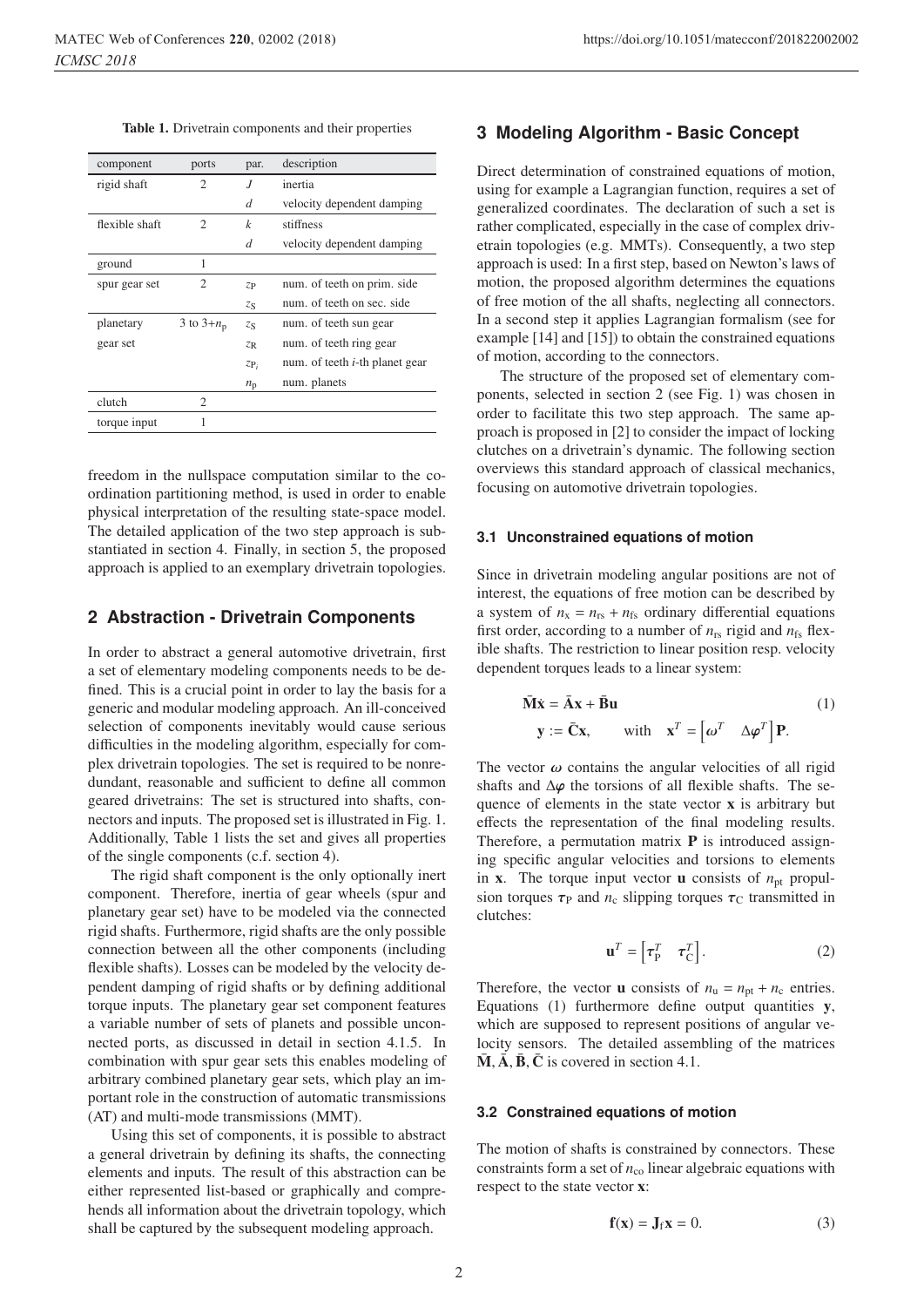

Figure 1. Set of elementary drivetrain components consisting of shafts, connectors and inputs, and their relations to the equations (1) and (3).

 $J_f$  is the Jacobian matrix of  $f(x)$ . In order to constrain the equations of free motion in (1) according to (3), Lagrange formalism introduces the transformation to generalized coordinates q:

$$
\mathbf{x} = \mathbf{J}_x \mathbf{q}.\tag{4}
$$

These generalized coordinates q comply with the holonomic constraint for arbitrary values:

$$
\frac{\partial \mathbf{f}}{\partial \mathbf{q}} = \frac{\partial \mathbf{f}}{\partial \mathbf{x}} \frac{\partial \mathbf{x}}{\partial \mathbf{q}} = \mathbf{J}_{\mathbf{f}} \mathbf{J}_{\mathbf{x}} \equiv 0. \tag{5}
$$

Equation (5) implies that  $J_x$  forms a basis of  $J_f$ 's nullspace or kernel, denoted by  $\mathcal{N}(\mathbf{J}_f)$  (see for example [16]):

$$
\frac{\partial \mathbf{f}}{\partial \mathbf{q}} = \underbrace{\mathbf{J}_f \mathbf{J}_x}_{=0} \mathbf{q} \equiv 0 \implies R(\mathbf{J}_x) = \mathcal{N}(\mathbf{J}_f).
$$
 (6)

The expression  $R(J_x)$  is the range or image of  $J_x$ . The rank-nullity theorem ([16]) determines the dimension of  $J_f$ 's nullspace and hence the number of generalizes coordinates:

$$
\dim \mathcal{N}(\mathbf{J}_{\mathrm{f}}) = n_{\mathrm{x}} - \dim \mathcal{R}(\mathbf{J}_{\mathrm{f}}) = n_{\mathrm{q}}.\tag{7}
$$

This number  $n_q$  equals to the number of the drivetrain's actual mechanical degrees of freedom. For full rank  $J_f$  (no redundant constraints) this:

$$
n_{\rm q} = n_{\rm x} - n_{\rm co}.\tag{8}
$$

Since (6) is just a necessary condition for  $J_x$ , it is always possible to inherit the physical meaning of the states x to the generalized coordinates q. A sufficient condition to achieve this is to assume  $J_x^T$  to be in reduced row eche-<br>lon form. In this case the generalized coordinates **q** are lon form. In this case the generalized coordinates q are a selection of the original states x. This approach separates the coordinates into generalized, and redundant coordinates and hence it is a coordinate partitioning method, see e.g. [9] and [10]. Using  $J_x$ , the equations of free motion can be transformed to the constrained equations of motion:

$$
\mathbf{J}_{x}^{T} \bar{\mathbf{M}} \mathbf{J}_{x} \dot{\mathbf{q}} = \mathbf{J}_{x}^{T} \bar{\mathbf{A}} \mathbf{J}_{x} \mathbf{q} + \mathbf{J}_{x}^{T} \bar{\mathbf{B}} \mathbf{u},
$$
(9)  

$$
\mathbf{y} = \bar{\mathbf{C}} \mathbf{J}_{x} \mathbf{q}.
$$

For every physically feasible parametrization the product  $J_x^T \overline{M} J_x$  is regular and hence the corresponding state-space<br>model is: model is:

$$
\dot{\mathbf{q}} = \underbrace{\begin{bmatrix} \mathbf{J}_x^T \bar{\mathbf{M}} \mathbf{J}_x \end{bmatrix}^{-1} \mathbf{J}_x^T \bar{\mathbf{A}} \mathbf{J}_x}_{\mathbf{A}} \mathbf{q} + \underbrace{\begin{bmatrix} \mathbf{J}_x^T \bar{\mathbf{M}} \mathbf{J}_x \end{bmatrix}^{-1} \mathbf{J}_x^T \bar{\mathbf{B}}}_{\mathbf{B}} \mathbf{u}, \qquad (10)
$$
\n
$$
\mathbf{y} = \underbrace{\bar{\mathbf{C}} \mathbf{J}_x}_{\mathbf{C}} \mathbf{q}.
$$

Summarized, the proposed modeling algorithm has to cover two computational steps:

- **Step I:** Composition of matrices  $\overline{M}$ , $\overline{A}$ , $\overline{B}$ , $\overline{C}$  and  $J_f$
- **Step II:** Computation of matrix  $J_x$  (a basis of  $J_f$ 's nullspace, with  $J_x^T$  in reduced row echelon<br>form) and transform the matrices ( $\bar{M}$   $\bar{A}$   $\bar{R}$   $\bar{C}$   $\rightarrow$ form) and transform the matrices ( $\overline{M}$ ,  $\overline{A}$ ,  $\overline{B}$ ,  $\overline{C}$   $\rightarrow$  $A, B, C$ ) according to (9).

# **4 Modeling Algorithm - Detailed Application**

In order to support automation of the proposed two step approach, both steps are considered in detail in this section.

#### **4.1 Step I - Composition of unconstrained system matrices**

## 4.1.1  $\bar{M}$

Inertia matrix  $\bar{M}$  contains the inertia of every rigid shaft on its diagonal, since this is the only optionally inert component. For every state corresponding to the torsion of a flexible shaft, a unity entry is placed on the diagonal:

$$
\bar{\mathbf{M}} = \mathbf{P}^T \operatorname{diag} \left( \begin{bmatrix} J_1 & \dots & J_{n_{rs}} & \mathbf{1}_{1 \times n_{fs}} \end{bmatrix} \right) \mathbf{P}, \qquad (11)
$$

where  $J_i$  is the inertia of the shaft *i*.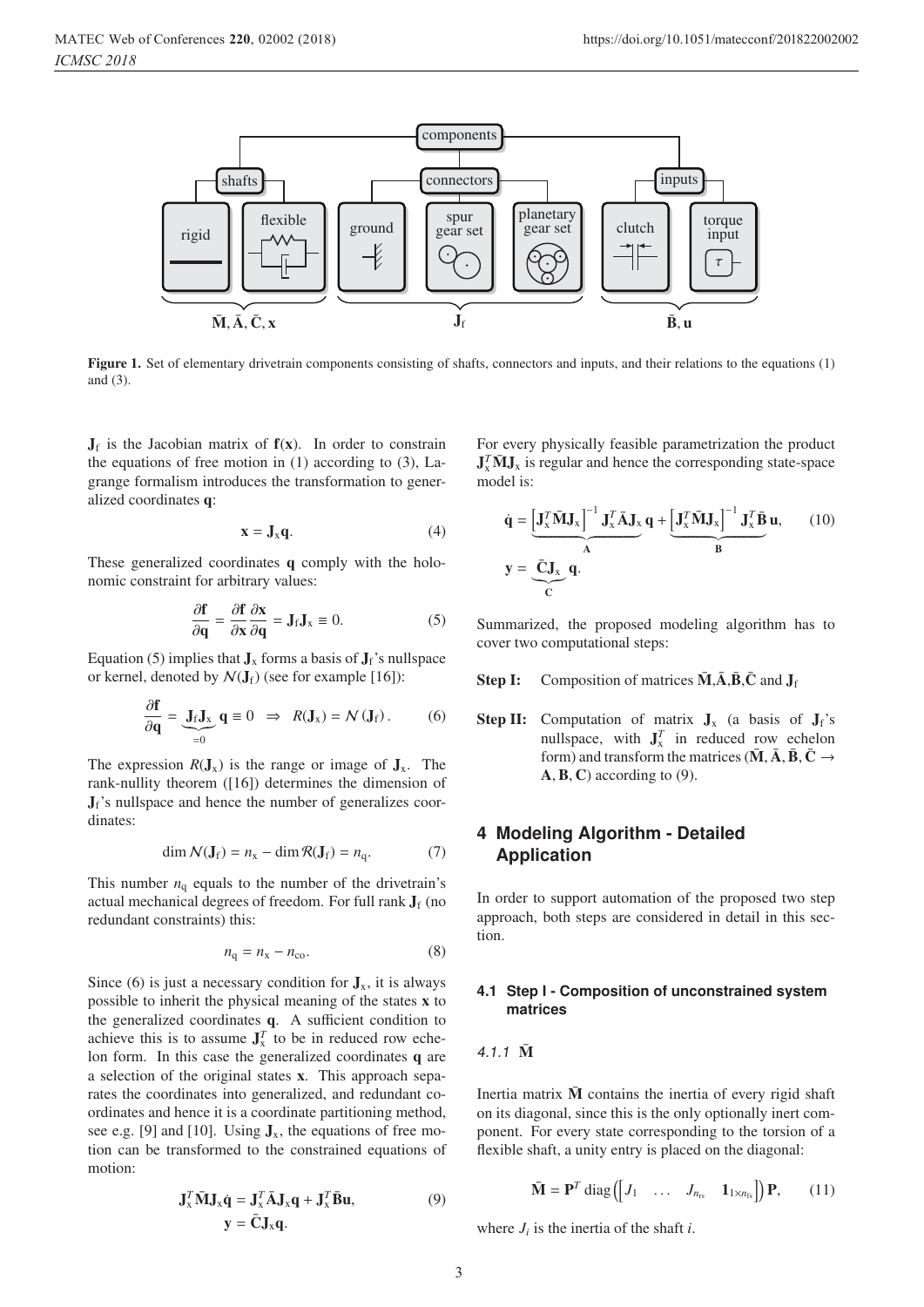#### 4.1.2  $\bar{A}$

Dynamic matrix  $\overline{A}$  covers both the velocity dependent damping of all rigid shafts and their interaction over  $n_{fs}$ flexible shafts. Since these effects superpose, it is useful to consider  $\bar{A}$  as sum of  $n_{fs} + 1$  matrices:

$$
\bar{\mathbf{A}} = \bar{\mathbf{A}}_{\mathrm{d}} + \sum_{i=1}^{n_{\mathrm{fs}}} \bar{\mathbf{A}}_{\mathrm{fs},i}.
$$
 (12)

Matrix  $\bar{A}_d$  considers damping of rigid shafts:

$$
\bar{\mathbf{A}}_{\mathrm{d}} = \mathbf{P}^T \operatorname{diag} \left( - \begin{bmatrix} d_1 & \dots & d_{n_{\mathrm{rs}}} & \mathbf{0}_{1 \times n_{\mathrm{fs}}} \end{bmatrix} \right) \mathbf{P}. \tag{13}
$$

Parameter  $d_i$  is the damping constant for velocity dependent damping of shaft *i*. The matrices  $\bar{A}_{fs,i}$  concern the flexible shaft *i*, with stiffness  $k_i$  and damping constant  $d_i$ . Let the corresponding torsion  $\Delta\varphi_i$  be assigned to  $x_m$ , and the angular velocity of the connecting rigid shafts to  $x_i$  and *x<sub>l</sub>*. The following table lists the non zero entries  $a_{i_1,i_2}^i$  for  $i_1, i_2 \in \{j, m, l\}$  in  $\bar{A}_{fs,i}$ :

$$
\begin{array}{ccc}\n & j & m & l \\
j & \begin{pmatrix} -d_i & -k_i & d_i \\ 1 & 0 & -1 \\ l & d_i & k_i & -d_i \end{pmatrix}\n\end{array} \tag{14}
$$

#### $4.1.3 \; \bar{B}$

Input matrix  $\bar{\mathbf{B}}$  distributes inputs **u** [see (2)] to the states  $x$ . For each propulsion torque,  $\bar{B}$  contains an unity column vector, selecting the corresponding angular velocity in state vector x, of the shafts, which is the contact point of the torque. According to Newton's third law of motion, the slipping torque of a clutch acts on both connecting rigid shafts with opposite direction. Therefore in the corresponding column of matrix  $\bar{\mathbf{B}}$  a (1)- resp. (−1)-entry is added in the rows assigned to the connecting rigid shafts. Note that exchanging the signs of both entries switches the arbitrarily assigned direction of the transmitted torque.

## 4.1.4  $\bar{C}$

Output matrix  $\bar{C}$  assigns states x equipped with sensors (angular velocity resp. torsion sensors) to output equations.

#### 4.1.5  $J_f$

The Jacobian matrix  $J_f$  assembles all constraints due to connectors (c.f. section 3.2). Each row in  $J_f$  is assigned to an constraint due to a specific connector. All possible constraints due to specific connector components are investigated in this section:

#### *Ground*

The simplest possible constraint  $f_q(x)$  occurs, if a rigid shaft (angular velocity  $x_i$ ) is grounded:

$$
f_{g}(\mathbf{x}) = x_{i} = \mathbf{f}_{g}^{T} \mathbf{x} = 0.
$$
 (15)

All constraints due to  $n_g$  grounded shafts are assembled in matrix  $J_{f\sigma}$ :

$$
\mathbf{J}_{f,g}^T := \begin{bmatrix} \mathbf{f}_{g,1} & \dots & \mathbf{f}_{g,n_g} \end{bmatrix} . \tag{16}
$$

*Spur gear set*

A spur gear set connects two rigid shafts (angular velocities  $x_i$  and  $x_j$ ) by two meshing gear wheels (number of teeth  $z_i$  and  $z_j$ ). The resulting constraint  $f_{\text{se}}(\mathbf{x})$  is:

$$
f_{\rm sg}(\mathbf{x}) = x_i + x_j \frac{z_j}{z_i} = \mathbf{f}_{\rm sg}^T \mathbf{x} = 0.
$$
 (17)

The constraints dut to  $n_{sg}$  spur gear sets are assembled in matrix  $\mathbf{J}_{\text{f},\text{sg}}$ :

$$
\mathbf{J}_{f,sg}^T := \begin{bmatrix} \mathbf{f}_{sg,1} & \dots & \mathbf{f}_{sg,n_{sg}} \end{bmatrix} . \tag{18}
$$

#### *Planetary gear set*

Planetary gear sets are a key technology in AT and MMT development. The combination of several planetary gear sets to combined planetary gear sets (e.g. a Ravigneaux set), feature different ratios with wide spreading in a compact design. The kinematic analysis of planetary gear sets is well investigated (see for example [17–19]). A structured approach to systematically assemble the corresponding constraints is mandatory, due to the diversity of possible combinations and implementations.

A planetary gear set consists of three basic elements: a sun gear  $(S)$ , a planet carrier  $(C)$ , and a ring gear  $(R)$ with internal gears. One or several sets of planet gears (P*i*) are mounted on the planet carrier. Every set of planets consists of several planets equally distributed radially to increase torque transmission limits. In order to support readability the usage of the term planet in this article implies the existence of a full set of planets. The inner planet gear  $(P_1)$  meshes with the sun gear, the outer one  $(P_n)$  with the ring gear:

$$
S - P_1: z_S (\omega_S - \omega_C) = -z_{P_1} \omega_{P_1},
$$
  
\n
$$
R - P_{n_p}: z_R (\omega_R - \omega_C) = z_{P_{n_p}} \omega_{P_{n_p}}.
$$
 (19)

Fig. 2 illustrates these meshes. If the inner and outer planet is not identical, additionally every planet gear (P*i*) meshes with its neighbor  $(P_{i+1})$ :

$$
P_i - P_{i+1}
$$
:  $z_{P_i} \omega_{P_i} = -z_{P_{i+1}} \omega_{P_{i+1}}, \quad i = 1, ..., n_p - 1.$  (20)

The well known Willis equation (see for example [20]) is a special combination of (19) and (20):

$$
\omega_{\rm S} + \left[(-1)^{n_{\rm p}+1}\frac{z_{\rm R}}{z_{\rm S}}\right]\omega_{\rm R} - \left[1 + (-1)^{n_{\rm p}+1}\frac{z_{\rm R}}{z_{\rm S}}\right]\omega_{\rm C} = 0. \quad (21)
$$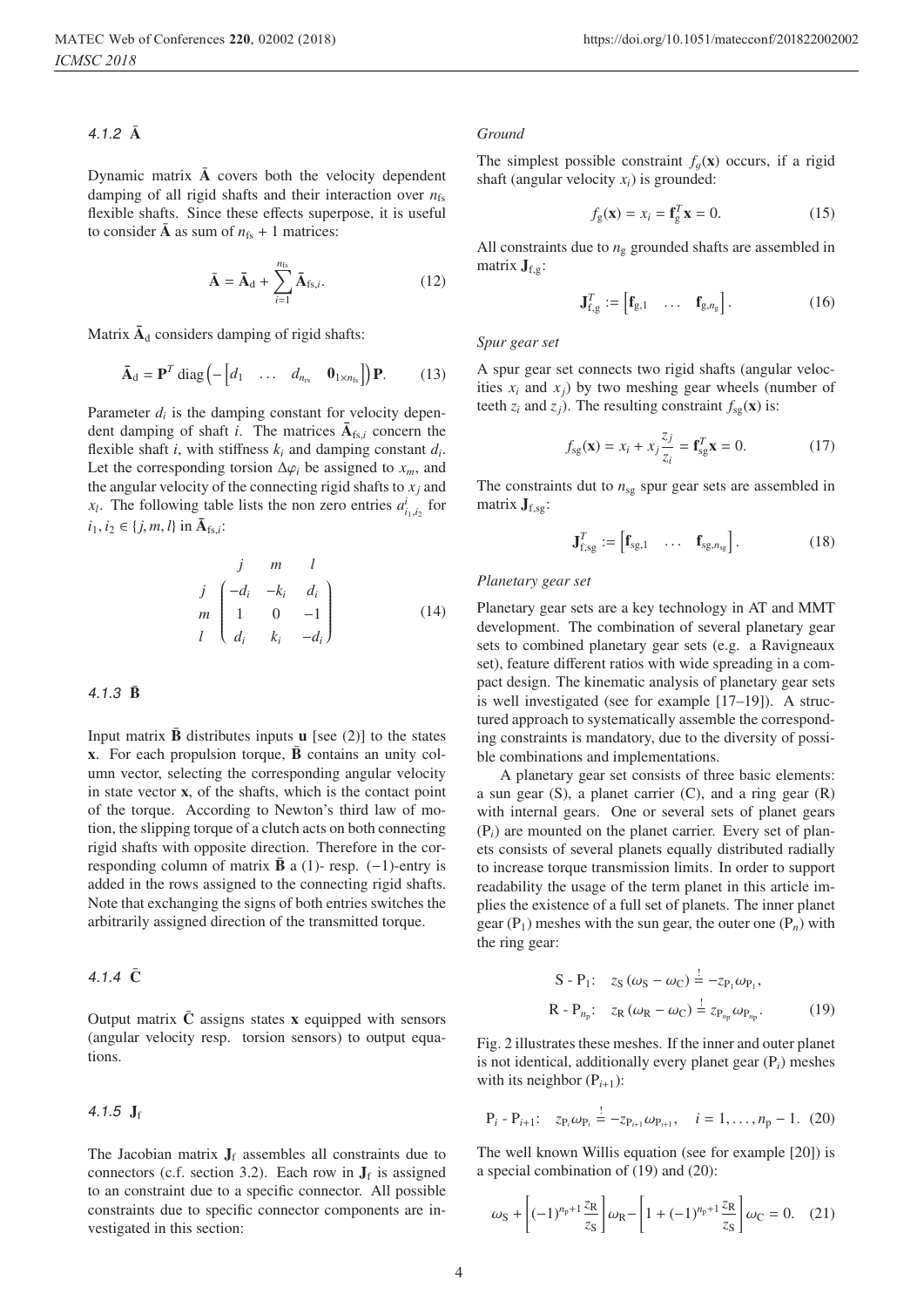

Figure 2. Planetary gear consisting of a sun gear (S), a ring gear (R) and planet gears  $(P_1, \ldots, P_{n_p})$  mounted on a carrier (C)

Table 2. Coefficients of constraints (24) for planetary gear sets

|                                 |            | $k_{\rm S}$ | $k_{\rm C}$ | $k_{\rm R}$ | $k_{\text{P}.i}$                                                  |
|---------------------------------|------------|-------------|-------------|-------------|-------------------------------------------------------------------|
|                                 | SCP        |             | $1\quad -1$ |             | $\frac{z_{P_i}}{z_{S}}(-1)^{i+1}$                                 |
| $1,\ldots$                      | $SPR$ 1    |             |             | $0 \t -1$   | $\frac{z_{P_i}}{z_S}(-1)^{i+1} + \frac{z_{P_i}}{z_R}(-1)^{i+n_p}$ |
| $\vert$<br>$\ddot{\phantom{0}}$ | <b>CPR</b> |             |             |             | $\frac{z_{P_i}}{z_R}(-1)^{i+n_p+1}$                               |

Note that though this equation depends on the number of planet gears  $n<sub>P</sub>$ , it does not depend on their number of teeth  $z_{P_1}, \ldots, z_{P_n}$ . In the simplest case the constraint due to a planetary gear set combines three rigid shafts (angular velocities  $x_i$ ,  $x_j$  and  $x_k$ ) connected to the sun gear, the ring gear and the carrier:

$$
x_i = \omega_S, \quad x_j = \omega_R, \quad x_k = \omega_C. \tag{22}
$$

Consequently, from (21) and (22) follows the constraint:

$$
f_{\rm pg}(\mathbf{x}) = \mathbf{f}_{\rm pg}^T \mathbf{x} = 0.
$$
 (23)

A combined planetary gear set consists of usually two single planetary gear sets with a common carrier. This enables meshing between planet gears from different planetary gear sets or coupling of their angular velocities. In order to consider such spur gear set-type constraint between the planet gears, it is necessary determine the angular velocity of these planet gears relatively to the angular velocity of the carrier. From (19) and (20) three possible constraints follow, which are mathematically equivalent, and of the type

$$
k_{\rm S}\omega_{\rm S} + k_{\rm R}\omega_{\rm R} + k_{\rm C}\omega_{\rm C} + k_{\rm P,i}\omega_{\rm P_i} = 0. \tag{24}
$$

Table 2 lists the coefficients  $k_S, k_R, k_C, k_{P,i}$  of all three possibilities. Additionally, in case of such combined planetary gear sets possibly either the sun or the ring gear of one of the planetary gear sets is mechanically not implemented. If so, there is only one appropriate constraint (24) according to Table 2, which does not involve the respective gear. Furthermore, in this case, it is not an additional constraint to (23) but it replaces (23).

Summarized, the type and the number of constraints in case of a planetary gear set depends on the actual mechanical implementation. Since the number of mechanical degrees of freedom of a planetary gear set is always two, the total number of rigid shafts  $n_{\text{pg},s_i}$  connected to the single planetary gear set *i* determines its total number of constraints *<sup>n</sup>*pg,c*<sup>i</sup>* :

$$
n_{\text{pg},c_i} = n_{\text{pg},s_i} - 2. \tag{25}
$$

Consequently, matrix  $J_{f,pg}$ , which assembles all constraint due to planetary gear sets, consists of  $n_{\text{pg,c}}$  vectors,

$$
\mathbf{J}_{f,pg}^T := \begin{bmatrix} \mathbf{f}_{pg,1} & \dots & \mathbf{f}_{pg,n_{pg,c}} \end{bmatrix},\tag{26}
$$

with:

$$
n_{\rm pg,c} = \sum_{i=1}^{n_{\rm pg}} n_{\rm pg,s_i} - 2n_{\rm pg}.\tag{27}
$$

According to (16), (18) and (26) the complete constraint matrix structures as follows:

$$
\mathbf{J}_{\mathbf{f}}^T := \begin{bmatrix} \mathbf{J}_{\mathbf{f},\mathbf{g}}^T & \mathbf{J}_{\mathbf{f},\mathbf{sg}}^T & \mathbf{J}_{\mathbf{f},\mathbf{pg}}^T \end{bmatrix} . \tag{28}
$$

The total number of constraints  $n_{\rm co}$  is:

$$
n_{\rm co} = n_{\rm g} + n_{\rm sg} + n_{\rm pg,c}.\tag{29}
$$

#### **4.2 Step II - Computation of a Nullspace**

Nullspace computation,  $R(J_x) = N(J_f)$ , is a well investigated topic of linear Algebra (see for example[16]), but, as already mentioned in section 3.2, it is not unique. This degree of freedom is used to inherit physical meaning to the generalized coordinates from the states **x**, requiring  $J_x^T$ <br>to be in reduced row exhelon form. Therefore, the general to be in reduced row echelon form. Therefore, the generalized coordinates q are a unique selection of the states x:

$$
\mathbf{q}^T = \begin{bmatrix} q_1 & \dots & q_{n_q} \end{bmatrix} = \begin{bmatrix} x_{i_1} & \dots & x_{i_{n_q}} \end{bmatrix} \tag{30}
$$

Due to the structure of a matrix in reduced row echelon form, the general task of determining  $q$  is to pick  $n_q$  linear independent states, with respect to  $J_f x = 0$ , from top to bottom of state vector x. In appendix 6 these selection process described in words is stated as optimization problem. The sequence of states in x is purely entirely defined by the permutation matrix  $P$ , see (1). Therefore  $P$  can be used to prioritize the members of the vector  $\left[\omega^T \quad \Delta \varphi^T\right]$ , in order to be part of the generalized coordinates. Consequently, the first state  $x_1$ , always becomes a generalized coordinate  $(q_1)$ . Note that different **P** and hence different q leads to the representation of the unique modeling result in different coordinates. State transformations can be used afterwards to transform the state-space model to different coordinates, corresponding to a different set of q.

In order to exemplify the selection of a set of generalized coordinates it is useful to consider a simple example:

$$
\omega^T = \begin{bmatrix} \omega_1 & \omega_2 \end{bmatrix}, \quad \mathbf{P} = \begin{bmatrix} 0 & 1 \\ 1 & 0 \end{bmatrix}, \quad \mathbf{J}_f = \begin{bmatrix} 1 & 1 \end{bmatrix} \tag{31}
$$

$$
\Rightarrow \mathbf{x}^T = \begin{bmatrix} \omega_2 & \omega_1 \end{bmatrix} \tag{32}
$$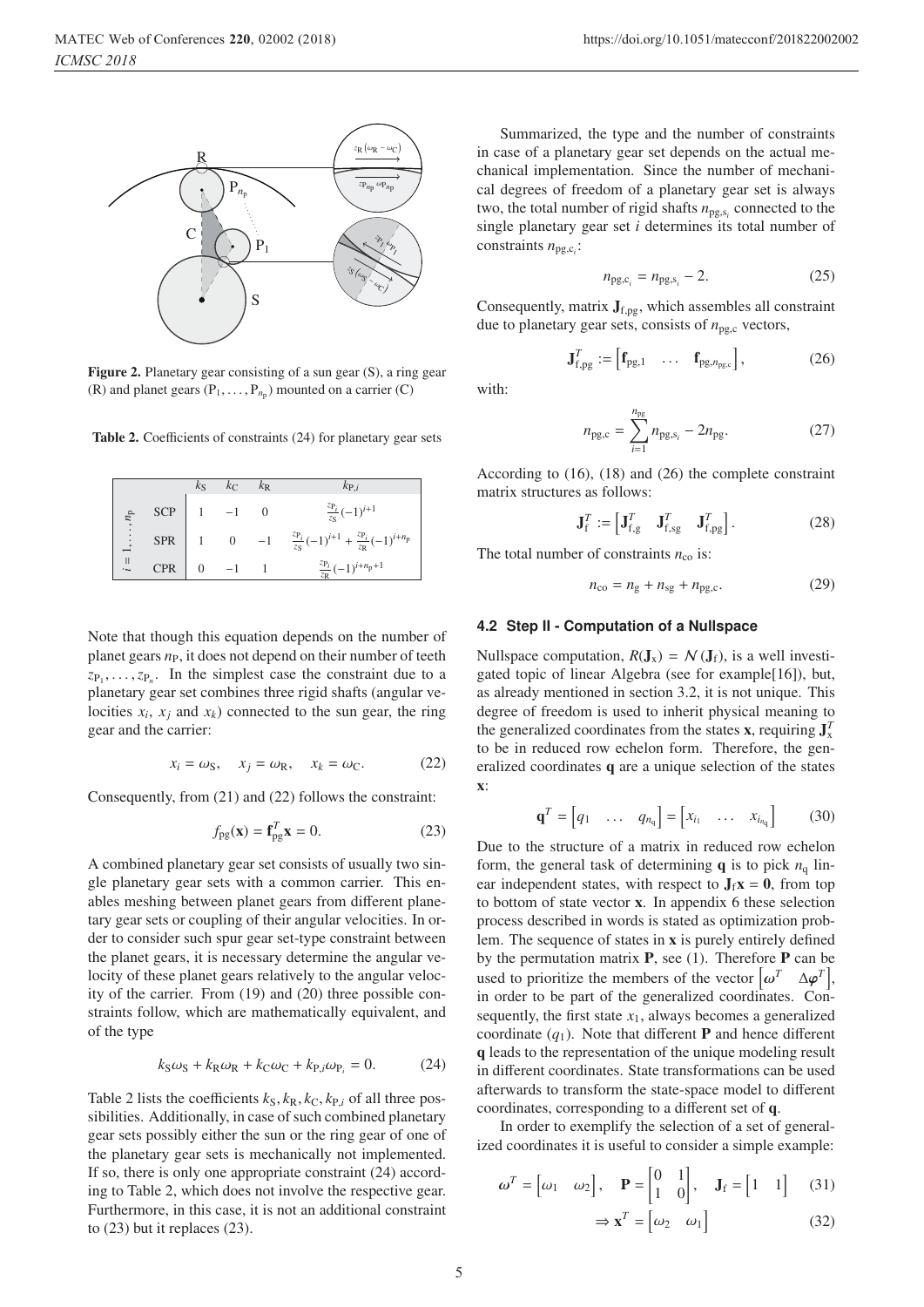

Figure 3. Exemplary drivetrain abstraction: conventional drivetrain including differential

Since  $n_x = 2$  and  $n_{co} = 1$  the motion of the constrained system can be described by one single generalized coordinate *q*. A possible choice is

$$
q = \frac{\sqrt{2}}{2}\omega_1.
$$
 (33)

Although this choice forms an orthogonal basis of  $J_f$ 's nullspace,

$$
\mathbf{J}_x^T = \begin{bmatrix} -\frac{\sqrt{2}}{2} & \frac{\sqrt{2}}{2} \end{bmatrix},\tag{34}
$$

there is no physical motivation for this choice. Determination of reduced row echelon form delivers:

$$
\mathbf{J}_{x}^{T} = \begin{bmatrix} 1 & -1 \end{bmatrix} \Rightarrow q = \omega_{2}.
$$
 (35)

Note that the possible choice  $q = \omega_1$  does not reflect state priority of matrix  $P$  according to (31).

Once the  $J_x$  is computed the transformation of the state-space matrices A,B, C is straight forward. The dimensions of all matrices are listed in (50) and the used symbol explanations in Table 3 in Appendix 6.

## **5 Example**

In this final section the proposed two step approach is applied to a simple, exemplary drivetrain topology. Fig. 3 shows the abstracted conventional drivetrain, including a differential, using the components defined in section 2. It consists of 5 rigid shafts,  $\omega^T = [\omega_1 \dots \omega_5]$ , and 1 flexible shaft,  $\Delta \varphi^T = [\Delta \varphi_1]$ . Permutation matrix **P** is used to give high priority to the the angular velocities  $\omega_1$ ,  $\omega_2$  (i) give high priority to the the angular velocities  $\omega_1, \omega_4, \omega_5$ , representing rotational speed of the engine and the wheels:

$$
\mathbf{P} = \begin{bmatrix} 1 & 0 & 0 & 0 & 0 & 0 \\ 0 & 0 & 0 & 1 & 0 & 0 \\ 0 & 0 & 0 & 0 & 1 & 0 \\ 0 & 1 & 0 & 0 & 0 & 0 \\ 0 & 0 & 1 & 0 & 0 & 0 \\ 0 & 0 & 0 & 0 & 0 & 1 \end{bmatrix} . \tag{36}
$$

Consequently, the state vector x is:

$$
\mathbf{x}^T = \begin{bmatrix} \omega_1 & \omega_4 & \omega_5 & \omega_2 & \omega_3 & \Delta \varphi_1 \end{bmatrix} . \tag{37}
$$

These angular velocities shall furthermore be equipped with sensors. Composition of the matrices  $\bar{M}$ ,  $\bar{A}$ ,  $\bar{B}$ ,  $\bar{C}$  follows the procedure explained in section 4.1:

$$
\bar{\mathbf{M}} = \mathbf{P}^T \operatorname{diag} \left( \begin{bmatrix} J_1 & J_2 & J_3 & J_4 & J_5 & 1 \end{bmatrix} \right) \mathbf{P}, \qquad (38)
$$

$$
\mathbf{\bar{A}}_{\rm d} = \mathbf{P}^T \operatorname{diag} \left( \begin{bmatrix} d_1 & d_2 & d_3 & d_4 & d_5 & 1 \end{bmatrix} \right) \mathbf{P},\qquad(39)
$$

$$
\bar{\mathbf{A}}_{\text{fs}} = \mathbf{P}^T \begin{bmatrix} 0 & 0 & 0 & 0 & 0 & 0 \\ 0 & -d & d & 0 & 0 & -k \\ 0 & d & -d & 0 & 0 & k \\ 0 & 0 & 0 & 0 & 0 & 0 \\ 0 & 0 & 0 & 0 & 0 & 0 \\ 0 & 1 & -1 & 0 & 0 & 0 \end{bmatrix} \mathbf{P}, \qquad (40)
$$

$$
\bar{\mathbf{B}}^T = \bar{\mathbf{C}} = \begin{bmatrix} 1 & 0 & 0 & 0 & 0 & 0 \\ 0 & 1 & 0 & 0 & 0 & 0 \\ 0 & 0 & 1 & 0 & 0 & 0 \end{bmatrix} . \tag{41}
$$

The considered drivetrain features two connectors: a spur gear set and a planetary gear set. The planetary gear set is connected at sun gear, ring gear and carrier. Consequently, Willis equation, see (21), is sufficient to state the kinematic relation. Matrix  $J_f$ , hence, consists of two rows:

$$
\mathbf{J}_{\rm f} = \begin{bmatrix} 1 & 0 & 0 & \frac{z_{\rm i,s}}{z_{\rm i,p}} & 0 & 0 \\ 0 & 1 & \frac{z_{\rm p.S}}{z_{\rm p.R}} & 0 & -\left(1 + \frac{z_{\rm p.S}}{z_{\rm p.R}}\right) & 0 \end{bmatrix}.
$$
 (42)

A differential is a special implementation of a planetary gear set with  $z_{p,S} = z_{p,R}$ . This further simplifies  $J_f$ :

$$
\mathbf{J}_{\rm f} = \begin{bmatrix} 1 & 0 & 0 & \frac{z_{\rm is}}{z_{\rm ip}} & 0 & 0 \\ 0 & 1 & 1 & 0 & -2 & 0 \end{bmatrix}.
$$
 (43)

The required basis for  $N(\mathbf{J}_f)$  is:

$$
\mathbf{J}_{x} = \begin{bmatrix} 1 & 0 & 0 & 0 \\ 0 & 1 & 0 & 0 \\ 0 & 0 & 1 & 0 \\ -\frac{z_{10}}{z_{1s}} & 0 & 0 & 0 \\ 0 & \frac{1}{2} & \frac{1}{2} & 0 \\ 0 & 0 & 0 & 1 \end{bmatrix}.
$$
 (44)

This determines the generalized coordinates  $\mathbf{q}^T = \begin{bmatrix} \omega_1 & \omega_4 & \omega_5 & \Delta \varphi_1 \end{bmatrix}$ <br>system matrices: and leads to the transformed system matrices:

$$
\mathbf{J}_{x}^{T} \tilde{\mathbf{M}} \mathbf{J}_{x} = \begin{bmatrix} J_{1} + J_{2} \frac{z_{1,p}^{2}}{z_{1,s}^{2}} & 0 & 0 & 0 \\ 0 & \frac{J_{3}}{4} + J_{4} & \frac{J_{3}}{4} & 0 \\ 0 & \frac{J_{3}}{4} & \frac{J_{3}}{4} + J_{5} & 0 \\ 0 & 0 & 0 & 1 \end{bmatrix}, \quad (45)
$$

$$
\mathbf{J}_{x}^{T} \tilde{\mathbf{A}} \mathbf{J}_{x} = \begin{bmatrix} -d_{1}z_{i,s}^{2} - (d_{2} + d)z_{i,p}^{2} & -\frac{d}{2}\frac{z_{i,p}}{z_{i,s}} & -\frac{d}{2}\frac{z_{i,p}}{z_{i,s}} & k\frac{z_{i,p}}{z_{i,s}} \\ -\frac{d}{2}\frac{z_{i,p}}{z_{i,s}} & -\frac{d-d_{3} - 4d_{4}}{4} & -\frac{d}{4} - \frac{d_{3}}{4} & \frac{k}{2} \\ -\frac{d}{2}\frac{z_{i,p}}{z_{i,s}} & -\frac{d}{4} - \frac{d_{3}}{4} & \frac{-d-d_{3} - 4d_{3}}{4} & \frac{k}{2} \\ -\frac{z_{i,p}}{z_{i,s}} & -\frac{1}{2} & -\frac{1}{2} & 0 \end{bmatrix}, \quad (46)
$$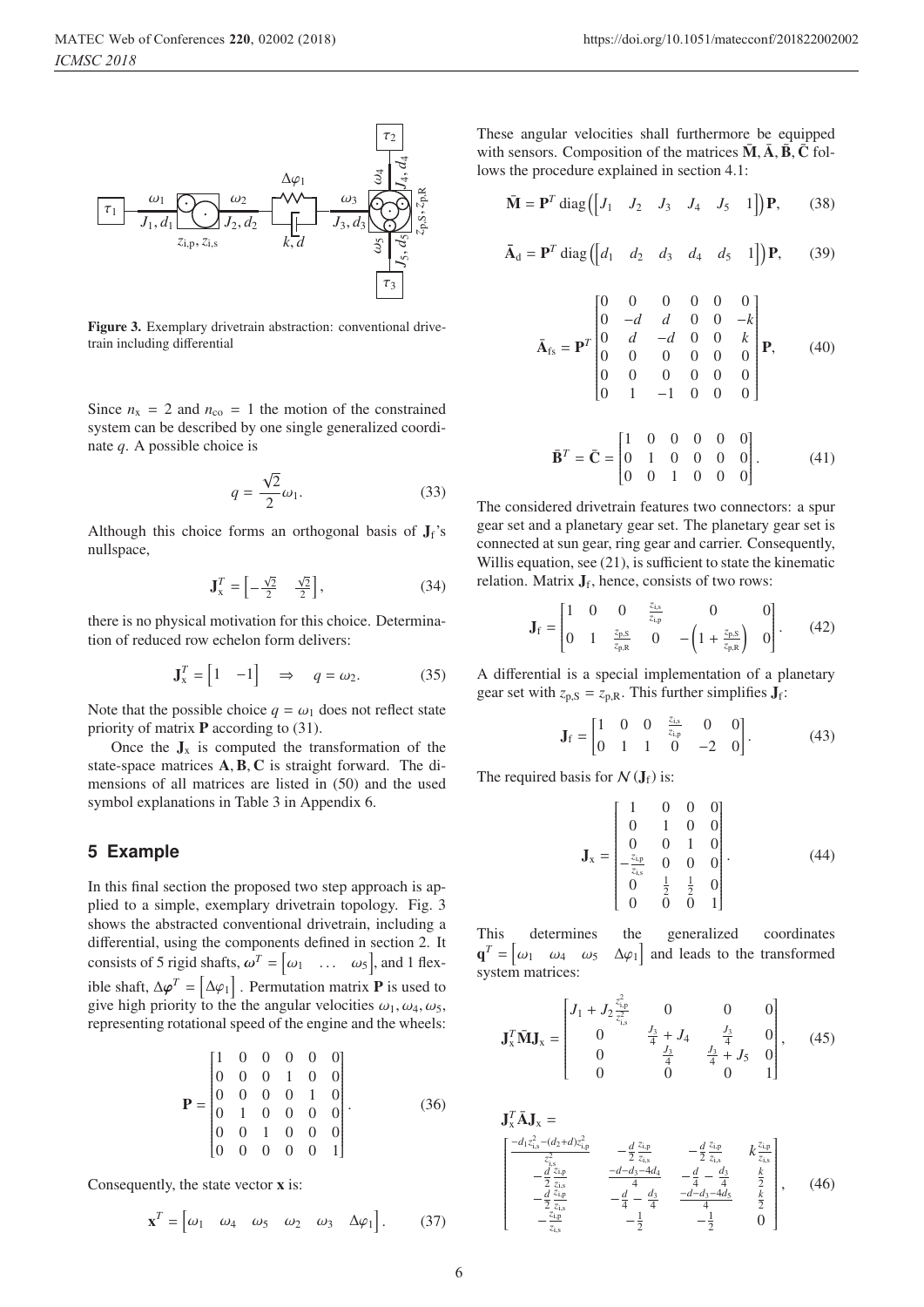$$
\mathbf{J}_{x}^{T} \mathbf{B} = \begin{bmatrix} 1 & 0 & 0 \\ 0 & 1 & 0 \\ 0 & 1 & 0 \\ 0 & 0 & 0 \end{bmatrix} . \tag{47}
$$

The final state-space matrices **A**, **B**, **C** are not explicitly illustrated due to space limitations:

$$
\mathbf{A} = \left(\mathbf{J}_x^T \mathbf{M} \mathbf{J}_x\right)^{-1} \mathbf{J}_x^T \bar{\mathbf{A}} \mathbf{J}_x, \tag{48}
$$

$$
\mathbf{B} = \left(\mathbf{J}_{\mathbf{x}}^T \mathbf{M} \mathbf{J}_{\mathbf{x}}\right)^{-1} \mathbf{J}_{\mathbf{x}}^T \mathbf{\bar{B}} \quad \text{and} \quad \mathbf{C} = \bar{\mathbf{C}} \mathbf{J}_{\mathbf{x}}.
$$
 (49)

# **6 Conclusion and Outlook**

A generic and modular modeling algorithm in state-space for geared automotive drivetrains has been proposed. Based on a compact set of elementary drivetrain components the article contributes a systematic determination of physically meaningful generalized coordinates, similar to coordinate the partitioning method, and hence a straight forward approach for the computation of a physically reasonable state-space model. These state-space models have a wide field of application in automotive industry, including for example parametrization of simulation models, drivetrain control concepts and observers. In combination with a graphical user interface (a first concept is shown in Fig. 4) this approach is predestined for full automation and consequently enables application by non-experts in the field of mechanical engineering. Future work will focus on a straight forward approach to use these state-space models for an automated drivetrain analysis. Such an analysis concerns for example transmission modes, gear ratios and gear shift maps. Symbolic representation of the state-space model enables decisions for selective hardware modifications in an early stage of the development process. This, furthermore, opens doors for future work on various drivetrain optimization purposes, e.g. optimization of the general layout or of number of teeth of the gear wheels.

## **Acknowledgment**

This work was supported by the COMET K2- Competence Centres for Excellent Technologies Programme of the Austrian Federal Ministry for Transport, Innovation and Technology (bmvit), the Austrian Federal Ministry of Science, Research and Economy (bmwfw), the Austrian Research Promotion Agency (FFG), the Province of Styria and the Styrian Business Promotion Agency (SFG).

Table 3. List of symbols

| symbol                     | description                                                                |
|----------------------------|----------------------------------------------------------------------------|
| $n_{\rm x}$                | number of mechanical degrees of freedom without constraints                |
| $n_{\rm q}$                | number of actual mechanical degrees                                        |
| $n_{\rm rs}$               | number of rigid shafts                                                     |
| $n_{fs}$                   | number flexible shafts                                                     |
| $n_{sg}$                   | number of spur gear sets                                                   |
| $n_{\rm pg}$               | number of planetary gear sets                                              |
| $n_{\text{pg},\text{s}_i}$ | number of shafts connected to a single planetary gear set                  |
| $n_{\text{pg,c}}$          | total number of shafts connected to all planetary gear sets                |
| $n_{\text{pg},\text{c}_i}$ | number of constraints due to a single planetary gear set                   |
| $n_{\text{pg,c}}$          | total number of constraints due to all planetary gear sets                 |
| $n_{\rm co}$               | total number of constraints                                                |
| $n_{\rm g}$                | number of grounds                                                          |
| $n_{\rm c}$                | number of clutches                                                         |
| $n_{\text{pt}}$            | number of propulsion torques                                               |
| $n_{\rm u}$                | number of input torques                                                    |
| $n_{\rm v}$                | number of sensors                                                          |
| $\omega_{\rm S}$           | angular velocity sun gear                                                  |
| $\omega_{\rm R}$           | angular velocity ring gear                                                 |
| $\omega_C$                 | angular velocity carrier gear                                              |
| $\omega_{P_i}$             | relative angular velocity of the <i>i</i> -th set of planet gears relative |
|                            | to the carrier                                                             |
| ZS                         | teeth count sun gear                                                       |
| $Z_{\rm R}$                | teeth count ring gear                                                      |
| $ZP_i$                     | teeth count of the <i>i</i> -th set of planet gears                        |
| $n_{\rm p}$                | number of planet groups                                                    |

## **Appendix A**

Matrix dimension:

$$
\vec{M}, \vec{A} \in \mathbb{R}^{n_x \times n_x} = \mathbb{R}^{(n_{rs} + n_{fs}) \times (n_{rs} + n_{fs})}
$$
\n
$$
\vec{B} \in \mathbb{R}^{n_x \times n_u} = \mathbb{R}^{(n_{rs} + n_{fs}) \times (n_{pt} + n_c)}
$$
\n
$$
\vec{C} \in \mathbb{R}^{n_y \times n_x} = \mathbb{R}^{n_y \times (n_{rs} + n_{fs})}
$$
\n
$$
J_f \in \mathbb{R}^{n_{co} \times n_x} = \mathbb{R}^{(n_{sg} + n_{pgc} + n_g) \times (n_{rs} + n_{fs})}
$$
\n
$$
\vec{A} \in \mathbb{R}^{n_q \times n_q} = \mathbb{R}^{(n_{rs} + n_{fs} - n_{co}) \times (n_{rs} + n_{fs})}
$$
\n
$$
\vec{B} \in \mathbb{R}^{n_q \times n_u} = \mathbb{R}^{(n_x - n_{co}) \times (n_{pt} + n_c)}
$$
\n
$$
\vec{C} \in \mathbb{R}^{n_y \times n_q} = \mathbb{R}^{n_y \times (n_x - n_{co})}
$$
\n(50)

## **Appendix B**

The reduced row echelon form requirement implies that the sum of the indices  $i_1, \ldots, i_{n_0}$  in

$$
\mathbf{q}^T = \begin{bmatrix} q_1 & \dots & q_{n_q} \end{bmatrix} = \begin{bmatrix} x_{i_1} & \dots & x_{i_{n_q}} \end{bmatrix} \tag{51}
$$

is minimal. Therefore, the unique selection of generalized coordinates is equivalent to the solution of the following optimization problem, which consequently is a mathematical statement of the reduced row echelon form require-